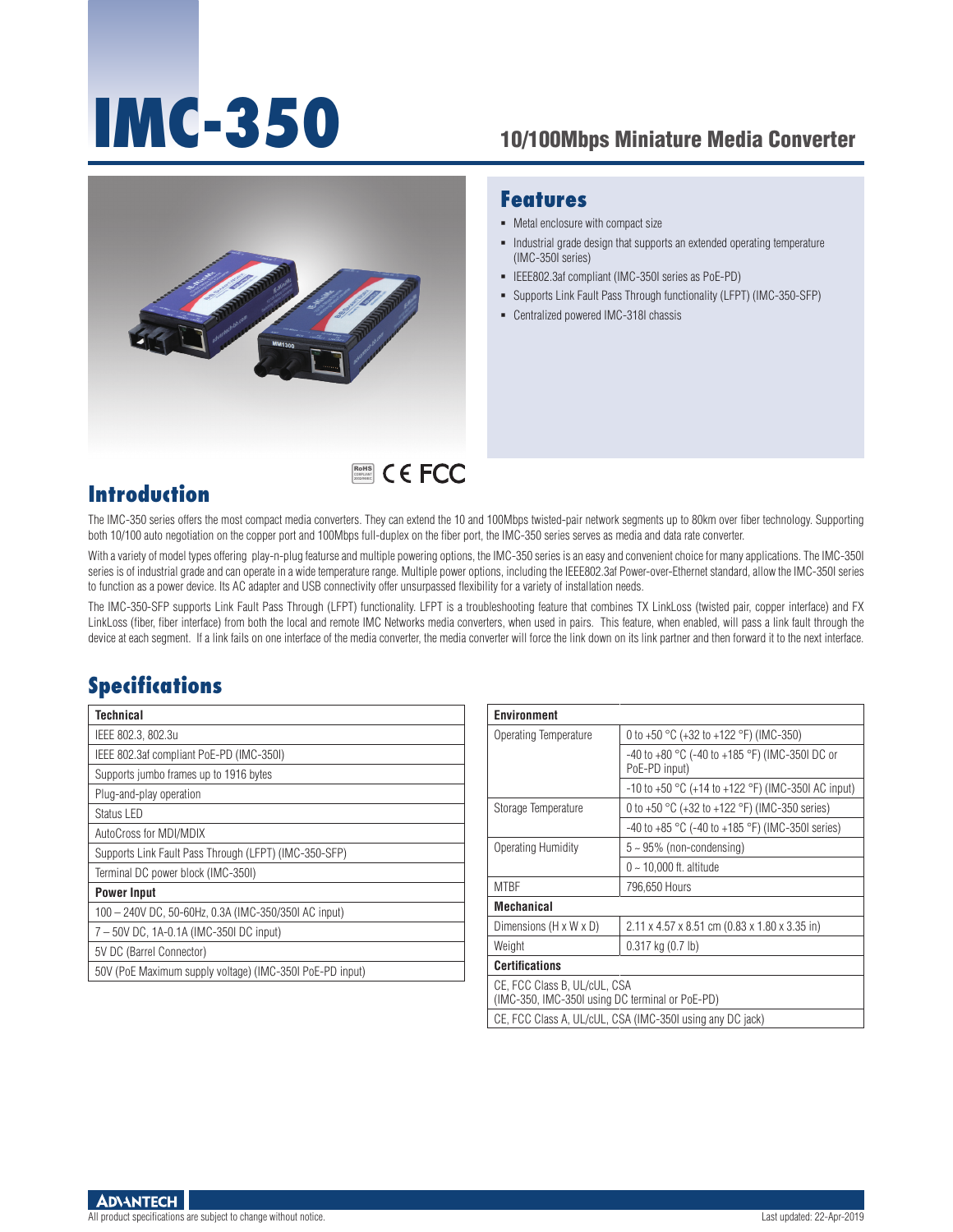#### IMC-350